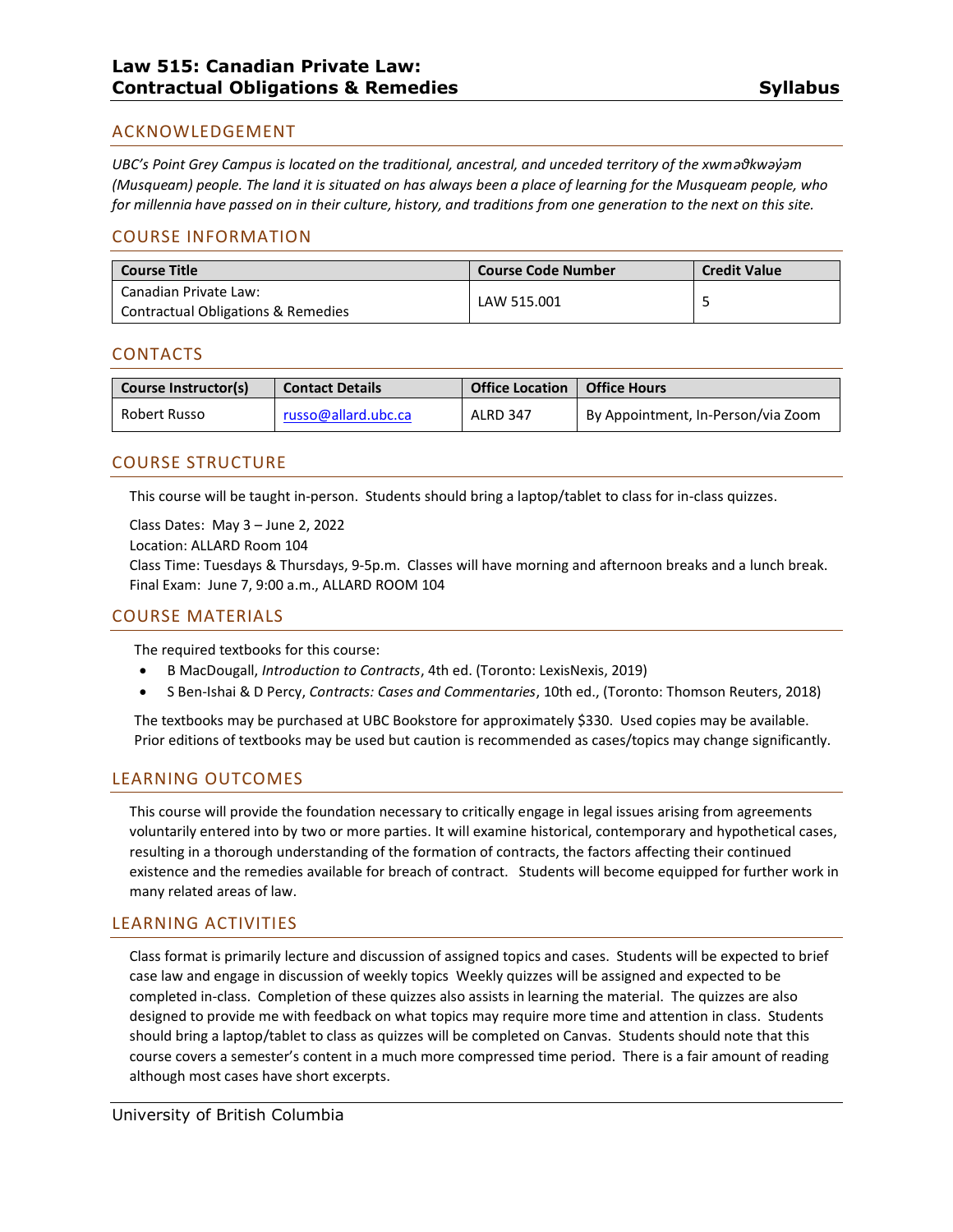# ASSESSMENTS OF LEARNING

Students will be assessed according to the following scheme:

- Participation (student case briefs) (-2% from course grade for Incomplete)
- In-Class Quizzes (completed on Canvas) 20%
- Final Examination 80%

For the Participation mark, each student is expected to brief/summarize at least one case to the class during the course. The instructor may call on students to give a case brief or ask for volunteers. The instructor will also brief a few cases at the beginning of the course as examples. The Participation component of the course is graded on a Complete/Incomplete basis. For students who do not give at least one case brief during the course, 2% will be deducted from the final course mark.

#### Quizzes (20%)

There will be weekly quizzes, consisting of multiple-choice, true/false type questions. The quizzes review the weekly topics and cases and will be completed in-class on Canvas. Completion of these quizzes also assists in learning the material. The marks from the quizzes will be scaled to 20% of the final course mark. Unless a student has an authorized absence, each quiz must be completed in class.

#### Final Exam (80%)

The final exam for the course will be an open-book exam, meaning you can use any written materials from the course such as your lecture notes or textbooks. You will have three hours to write the exam. The final exam is scheduled for June 7 at 9:00 a.m. in ALLARD ROOM 104.

## SCHEDULE OF TOPICS

| Date:           | <b>Topic</b>                                      | <b>Text Readings</b>           |
|-----------------|---------------------------------------------------|--------------------------------|
|                 |                                                   |                                |
| Week 1:         | Introduction to Law of                            | • MacDougall, $pp 1-20$        |
| May 3 & 5       | Contracts                                         | $\bullet$ MacDougall, Ch. 1    |
|                 | Formation of the Contract -<br>Offer & Acceptance | • MacDougall, Ch. 3 & 4        |
| Week 2:         | Formation of the Contract -                       | • MacDougall, pp 87-88         |
| May 10 & 12     | Terms & Legal Relations                           | · MacDougall, Ch. 5, 7-9       |
|                 | <b>Enforceability Issues</b>                      |                                |
| Week 3:         | Content of the Contract                           | • MacDougall, Ch. $10-11$ , 22 |
| May 17 & 19     |                                                   | • MacDougall, Ch. 12           |
|                 | <b>Extending &amp; Limiting Liability</b>         |                                |
| Week 4:         | <b>Excuses for Contractual</b>                    | • MacDougall, pp 189-194       |
| May 24 & 26     | Non-Performance                                   | • MacDougall, Ch. 15-19, 21    |
| Week 5:         | Module 8: Remedies                                | • MacDougall, Ch 14            |
| May 31 & June 2 |                                                   | • MacDougall, pp 353-356       |
|                 |                                                   | • MacDougall, Ch. 23-24        |

The references to MacDougall are to pages or chapters in the book Introduction to Contracts.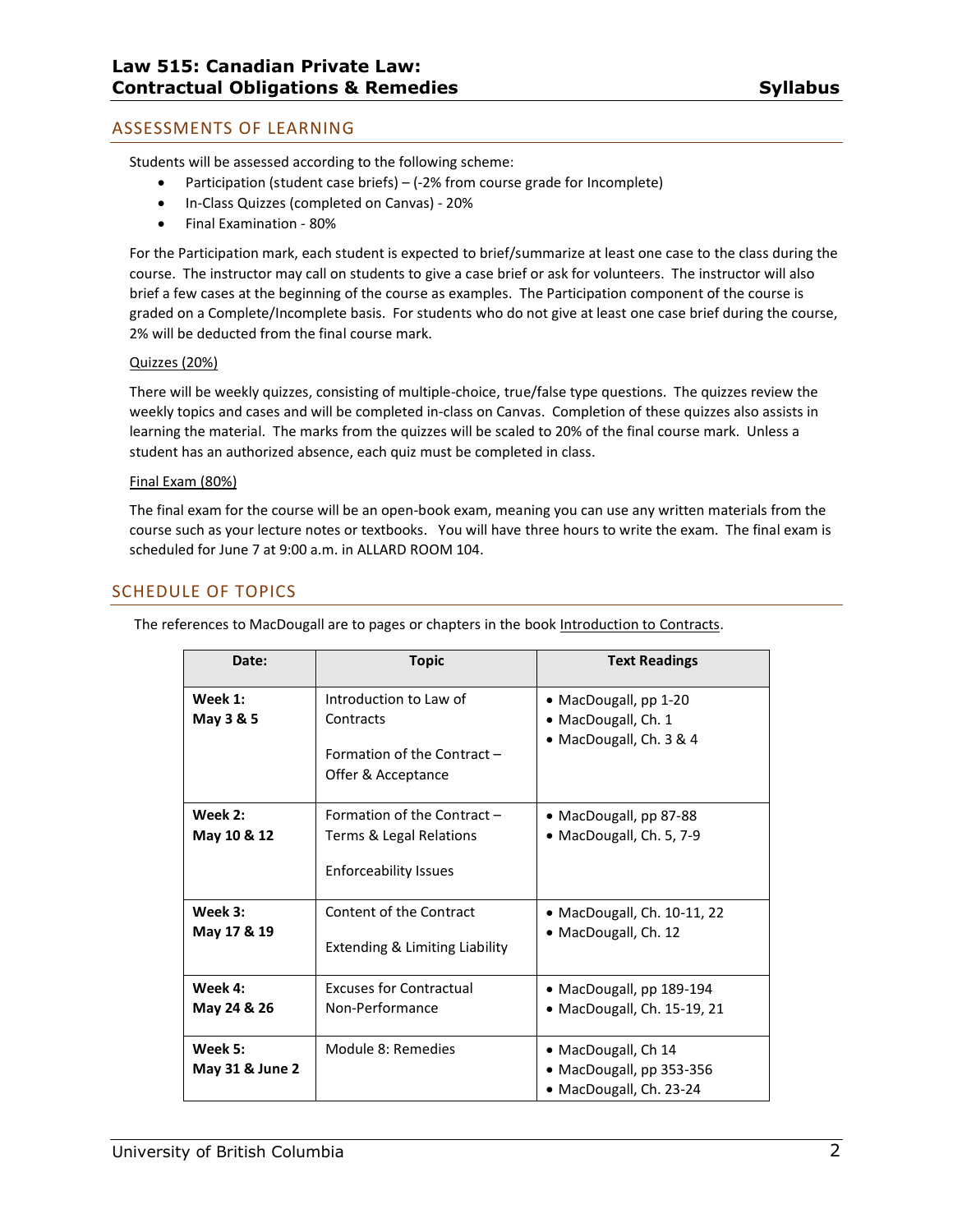The following are weekly case law reading excerpts. Page references are to the Ben-Ishai & Percy casebook.

| Week 1                                 |  |
|----------------------------------------|--|
| Canadian Dyers Assn. Ltd. v Burton20   |  |
|                                        |  |
|                                        |  |
|                                        |  |
|                                        |  |
|                                        |  |
|                                        |  |
|                                        |  |
| Errington v Errington and Woods104     |  |
|                                        |  |
|                                        |  |
| Butler Machine Tool v Ex-cell-o Corp56 |  |
|                                        |  |
|                                        |  |
|                                        |  |
|                                        |  |
| Foley v Classique Coaches Ltd.  129    |  |
| Empress v Bank of Nova Scotia136       |  |
| Mannpar Enterprises v Canada 138       |  |
|                                        |  |
| Rose and Frank v JR Crompton Bros. 248 |  |
|                                        |  |

#### **Week 2**

| Gilbert Steel v University Constr  185       |  |
|----------------------------------------------|--|
| Greater Fredericton Airport v NAV Canada 198 |  |
|                                              |  |
|                                              |  |
| Central London Property v High Trees215      |  |
| John Burrows v Subsurface Surveys218         |  |
|                                              |  |
|                                              |  |
|                                              |  |
|                                              |  |
| Dunlop Pneumatic Tyre v Selfridge's 287      |  |
|                                              |  |
|                                              |  |
| London Drugs v Kuehne & Nagel 309            |  |
| Fraser River Pile v Can-Dive Services 319    |  |
|                                              |  |
| Week 3                                       |  |
| Heilbut, Symons & Co. v Buckleton376         |  |
| Leaf v International Galleries 383           |  |
| Hong Kong Fir v Kawasaki Kisen Kaisha  448   |  |
|                                              |  |
|                                              |  |

| $\bullet$ |  |
|-----------|--|
| $\bullet$ |  |
| $\bullet$ |  |
| $\bullet$ |  |
|           |  |

| Week 3 (cont'd)                                |  |
|------------------------------------------------|--|
|                                                |  |
|                                                |  |
| McCutcheon v David MacBrayne 504               |  |
| Tilden Rent-a-Car v Clendenning 508            |  |
| Karroll y Silver Star Mountain Resorts512      |  |
| Photo Production v Securicor 536               |  |
|                                                |  |
|                                                |  |
| Week 4                                         |  |
|                                                |  |
| Smith v Land and House Property Corp363        |  |
|                                                |  |
|                                                |  |
|                                                |  |
|                                                |  |
|                                                |  |
| Great Peace Shipping v Tsavliris Salvage 583   |  |
| Miller Paving v B Gottardo Constr589           |  |
|                                                |  |
|                                                |  |
|                                                |  |
| Sylvan Lake Golf v Performance Industries  614 |  |
|                                                |  |
| Greater Fredericton Airport v NAV Canada686    |  |
|                                                |  |
|                                                |  |
|                                                |  |
| KRG Insurance Brokers v Shafron 750            |  |
| Still v Minister of National Revenue  768      |  |
|                                                |  |
|                                                |  |
| Davis Contractors v Fareham UDC 645            |  |
| Capital Quality Homes v Colwyn Const  650      |  |
|                                                |  |
| Maritime National Fish y Ocean Trawlers668     |  |
|                                                |  |
| Week 5                                         |  |
|                                                |  |
|                                                |  |
|                                                |  |
| Sunshine Vacation Villas v The Bay 808         |  |
|                                                |  |
|                                                |  |
|                                                |  |

| Southcott Estates y Toronto Catholic School911 |  |
|------------------------------------------------|--|
|                                                |  |
|                                                |  |
|                                                |  |
|                                                |  |
|                                                |  |
| John Dodge Holdings v 805062 Ontario944        |  |
|                                                |  |
|                                                |  |